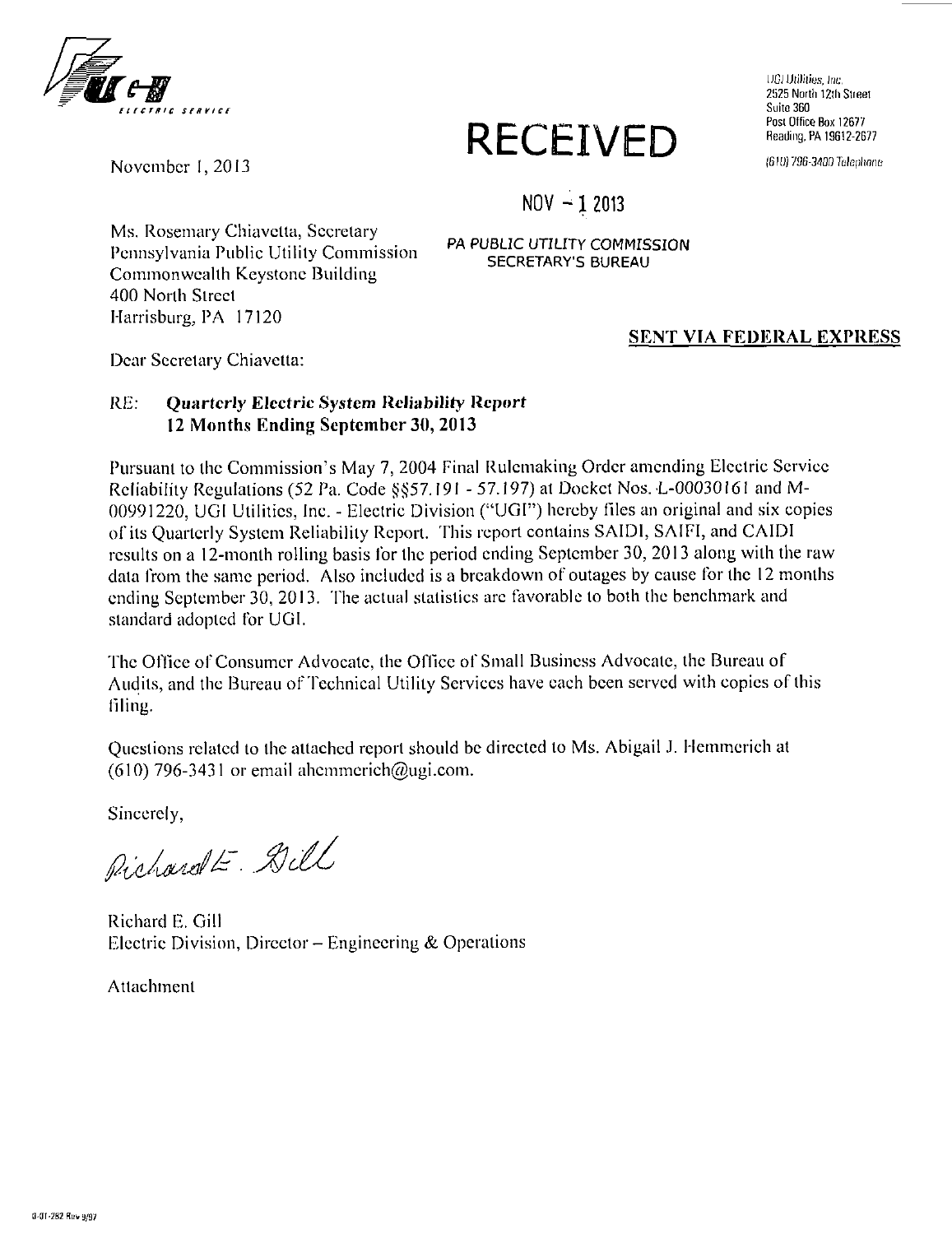#### **c: FEDERAL EXPRESS**

Tanya J. McCloskcy Office of Consumer Advocate 555 Walnut St. 5<sup>m</sup> Floor, Forum Place -larrisburg, PA 17101-192

John R. Evans Small Business Advocate Suite 1102, Commerce Bldg. 300 North Second St. Harrisburg, PA 17101

Dennis Holser Bureau of Audits Pennsylvania Public Utility Commission Commonwealth Keystone Bldg. 3<sup>rd</sup> Floor, F East Harrisburg, PA 17101

Darren Gill, Deputy Director Bureau of Technical Utility Services Commonwealth Keystone Building 3<sup>re</sup> Floor 400 North Street Harrisburg, PA 17120

## **ELECTRONIC MAIL**

Darren Gill, Deputy Director Bureau of Technical Utility Services  $dqill@pa.gov$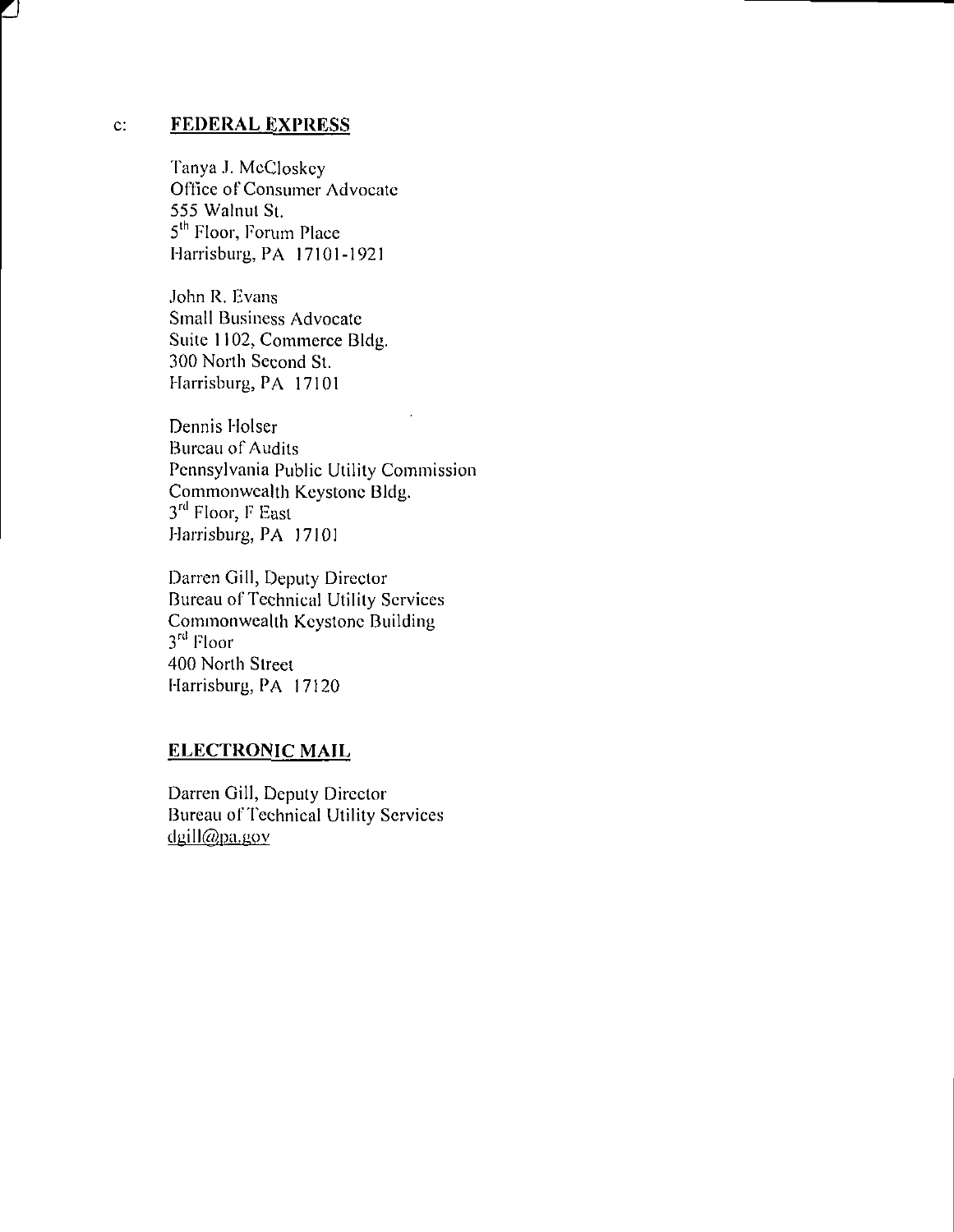**RECEIVED** 



 $NOV -12013$ 

PA PUBLIC UTILITY COMMISSION SECRETARY'S BUREAU

# **UGI Utilities, Inc. - Electric Division System Reliability Report: Quarterly Update**

**November 1, 2013** 

 $\sim$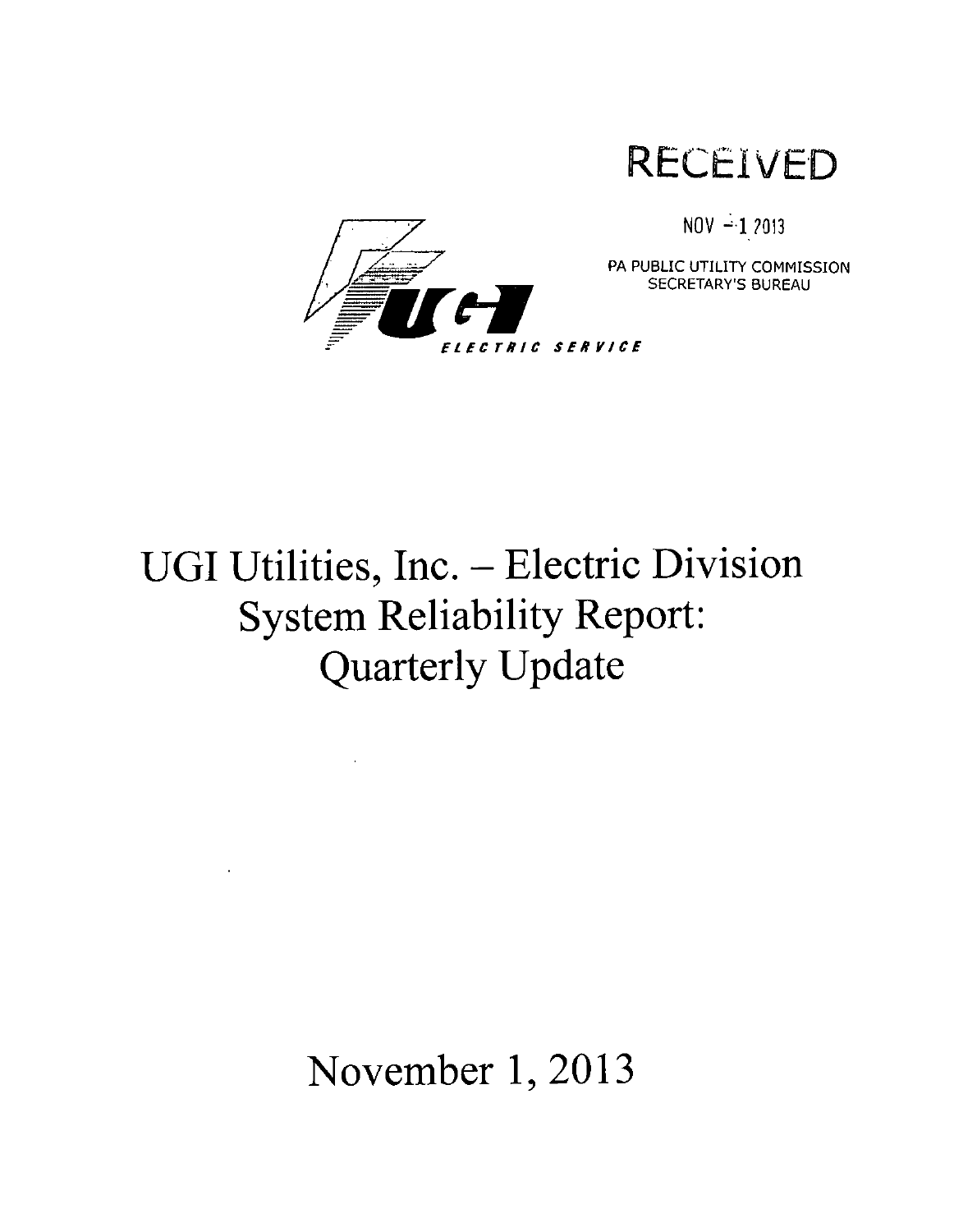## **UGI Utilities, Inc. - Electric Division System Reliability Report**

## $\S 57.195(e)(1) - A$  description of each major event that occurred during the preceding **quarter, including the time and duration of the event, the number of customers affected, the cause of the event and any modified procedures adopted in order to avoid or minimize the impact of similar events in the future.**

**There were no major events during the preceding quarter.** 

## **§ 57.195(e)(2) - Rolling 12-month reliability index values (SAIFI, CAIDI, SAIDI and if available, MAIFI) for the EDC's service territory for the preceding quarter. The report shall include the data used in calculating the indices, namely the average number of customers served, the number of sustained customer interruptions, the number of customers affected and the customer minutes of interruption.**

**The 12 month rolling reliability results for UGI's service area are as follows:** 

|                                 | <b>SAIDI</b> | <b>SAIFI</b> | CAIDI |
|---------------------------------|--------------|--------------|-------|
| 12-Month Standard               | 256          | 1.12         | 228   |
| <b>12-Month Benchmark</b>       | 140          | 0.83         | 169   |
| 12 months Ended September, 2013 | 87           | .78          | 111   |

SAIDI: System Average Interruption Duration Index<br>SAIFI: System Average Interruption Frequency Inde

SAIFI: System Average Interruption Frequency Index<br>CAIDI: Customer Average Interruption Duration Index

Customer Average Interruption Duration Index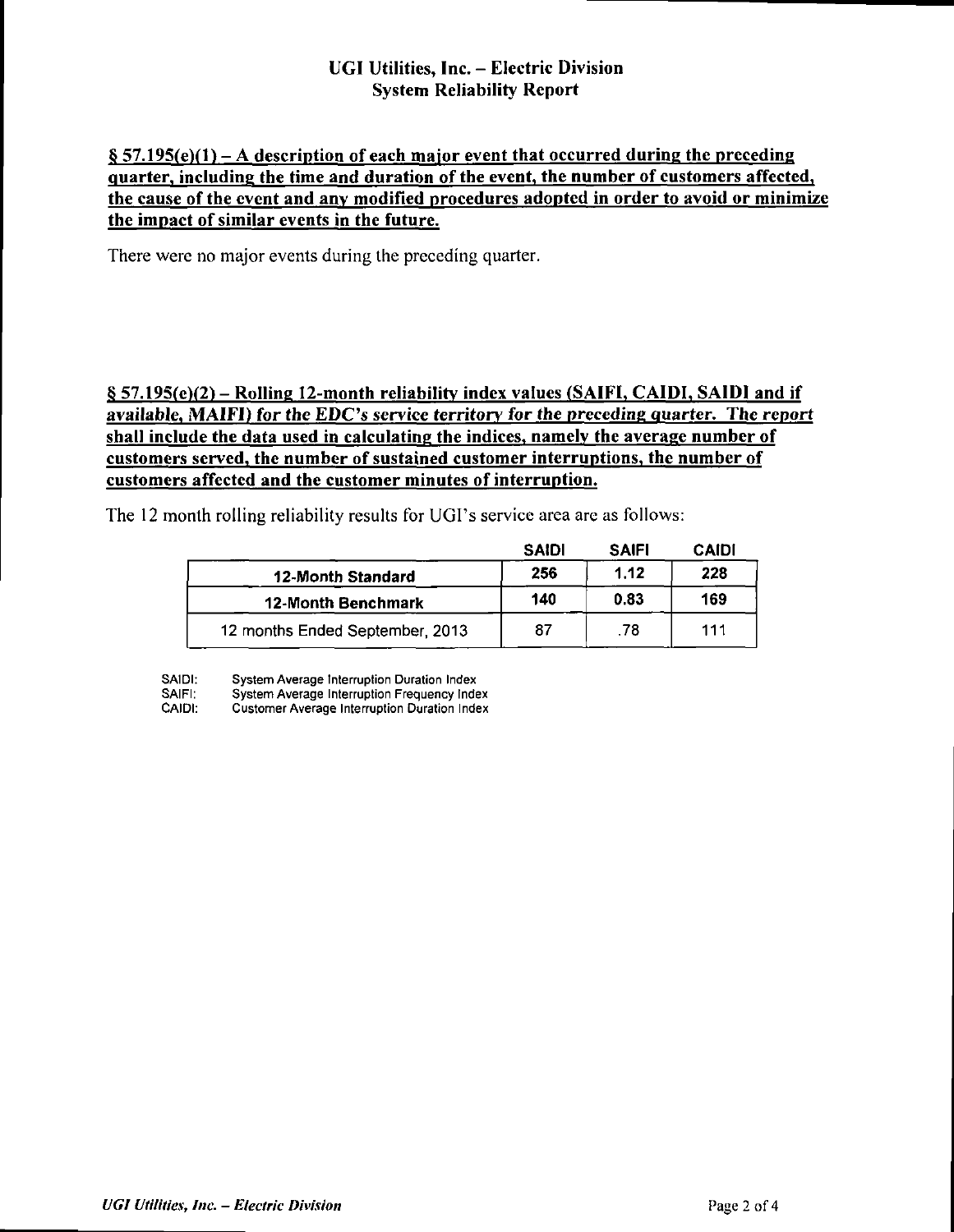| Month    | SI  | TCI    | тсв      | <b>TMCI</b> |
|----------|-----|--------|----------|-------------|
| Oct-2012 | 32  | 4,368  | 62.013   | 649,659     |
| Nov-2012 | 26  | 823    | 62.068   | 86,775      |
| Dec-2012 | 18  | 4,890  | 62,118   | 540,319     |
| Jan-2013 | 22  | 5,504  | 62.162   | 137,647     |
| Feb-2013 | 13  | 4,917  | 62,120   | 616,741     |
| Mar-2013 | 7   | 182    | 61,958   | 19,158      |
| Apr-2013 | 48  | 3,935  | 61.767   | 672,419     |
| May-2013 | 23  | 629    | 61,714   | 64,732      |
| Jun-2013 | 42  | 3,146  | 61,908   | 444,316     |
| Jul-2013 | 53  | 13,058 | 61,815   | 869,458     |
| Aug-2013 | 26  | 4,299  | 61,828   | 887,559     |
| Sep-2013 | 41  | 2,609  | 61,770   | 387,971     |
| TOTAL    | 351 | 48,360 | 61,937 * | 5,376,754   |

## **Raw Data: October 2012 - September 2013**

' 12-month arithmetic average

SI: Sustained Interruptions<br>TCI: Total Customers Interru TCI: Total Customers Interrupted<br>TCB: Total Customer Base TCB: Total Customer Base<br>TMCI: Total Minutes Custom Total Minutes Customer Interruption

#### **Note: The numbers used in calculating these indices exclude the major event that occurred October 29 - November 1, 2012.**

## **SAIDI**

The SAIDI value for the 12 months ending September 2013 is 87. This result is 32% higher than results reported through June 2013.

## **SAIFI**

The 12-month rolling SAIFI index increased 44% from 0.54 in our last quarterly report to 0.78 for the period ending September 2013.

## **CAIDI**

The CAIDI result of 111 for the 12-month reporting period ending September 2013 is down 9% from our last report.

All index values fall below their respective standard and benchmark levels. UGI believes the changes in reliability results compared with the previous reporting periods are due to the natural variation of the events in each period and do not indicate any trends. It is always important to note, however, that weather conditions have considerable impact on these results.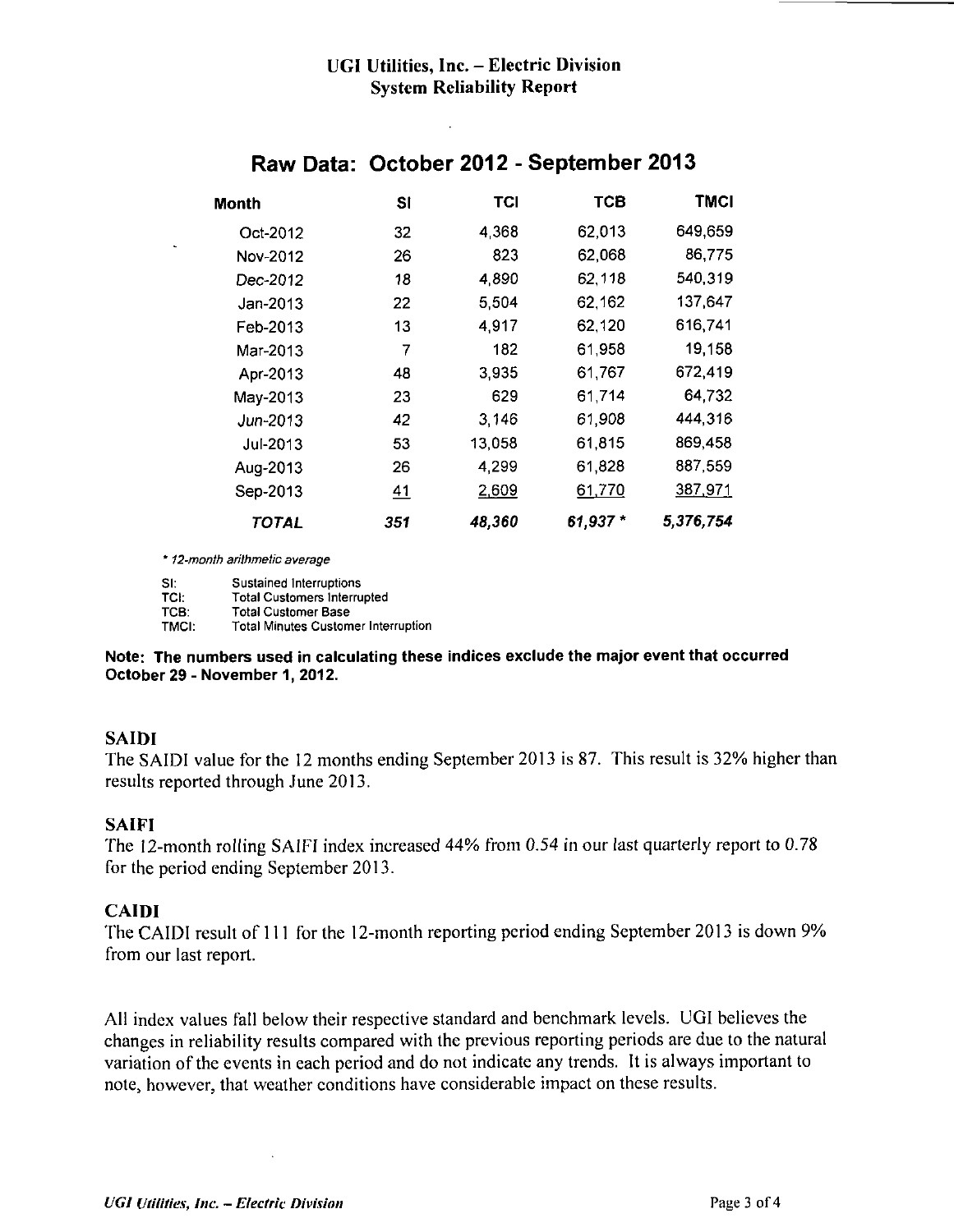## **UGI Utilities, Inc. - Electric Division System Reliability Report**

**4i57.195(e)(5)-RolUng 12 month breakdown and analysis of outage causes during the preceding quarter, including the number and percentage of service outages, the number of customers interrupted, and the customer interruption minutes categorized by outage cause such as equipment failure, animal contact, tree related and so forth. Proposed solutions to identified service problems shall be reported.** 

| ÷                         |                                |                            |                                        |                               |
|---------------------------|--------------------------------|----------------------------|----------------------------------------|-------------------------------|
| Cause                     | % of Total<br><b>Incidents</b> | Number of<br>Interruptions | <b>Customers</b><br><b>Interrupted</b> | <b>Minutes</b><br>Interrupted |
| Animal                    | 16.81%                         | 59                         | 806                                    | 61,408                        |
| Company Agent             | 1.14%                          | 4                          | 3,480                                  | 68,275                        |
| <b>Construction Error</b> | 0.28%                          |                            | 375                                    | 32,625                        |
| <b>Customer Problem</b>   | 0.28%                          |                            |                                        | 227                           |
| <b>Equipment Failure</b>  | 31.91%                         | 112                        | 17,144                                 | 1,584,473                     |
| Lightning                 | 5.13%                          | 18                         | 5,515                                  | 574,855                       |
| Motor Vehicle             | 5.13%                          | 18                         | 4,604                                  | 1,129,325                     |
| Other                     | 1.14%                          | 4                          | 269                                    | 22,571                        |
| Public                    | 3.99%                          | 14                         | 282                                    | 45,135                        |
| <b>Structure Fire</b>     | 0.57%                          | 2                          | 19                                     | 5,771                         |
| Trees                     | 24.79%                         | 87                         | 11,663                                 | 1,107,976                     |
| Unknown                   | 1.99%                          | 7                          | 1.166                                  | 195,944                       |
| <b>Weather Related</b>    | 0.85%                          | 3                          | 67                                     | 18,574                        |
| Weather/Snow              | 0.28%                          |                            | 5                                      | 2,270                         |
| Weather/Ice               | 0.28%                          |                            | 7                                      | 427                           |
| Weather/Wind              | 5.41%                          | <u> 19</u>                 | <u>2.957</u>                           | 526,898                       |
| TOTAL                     | 100.00%                        | 351                        | 48,360                                 | 5,376,754                     |

## **Outage by Cause: October 2012 - September 2013**

### **Proposed Solutions to Identified Problems:**

UGI has not identified any specific, significant issues on its system that need attention.

Implementation of the UGI Outage Management System (OMS) has been completed, going live on September 3rd, 2013. The OMS includes an interface to an Interactive Voice Response (IVR) system and a Web-based outage map. These new features will assure efficient processing of customer outage calls and provide the public with up-to-date outage counts by political subdivision.